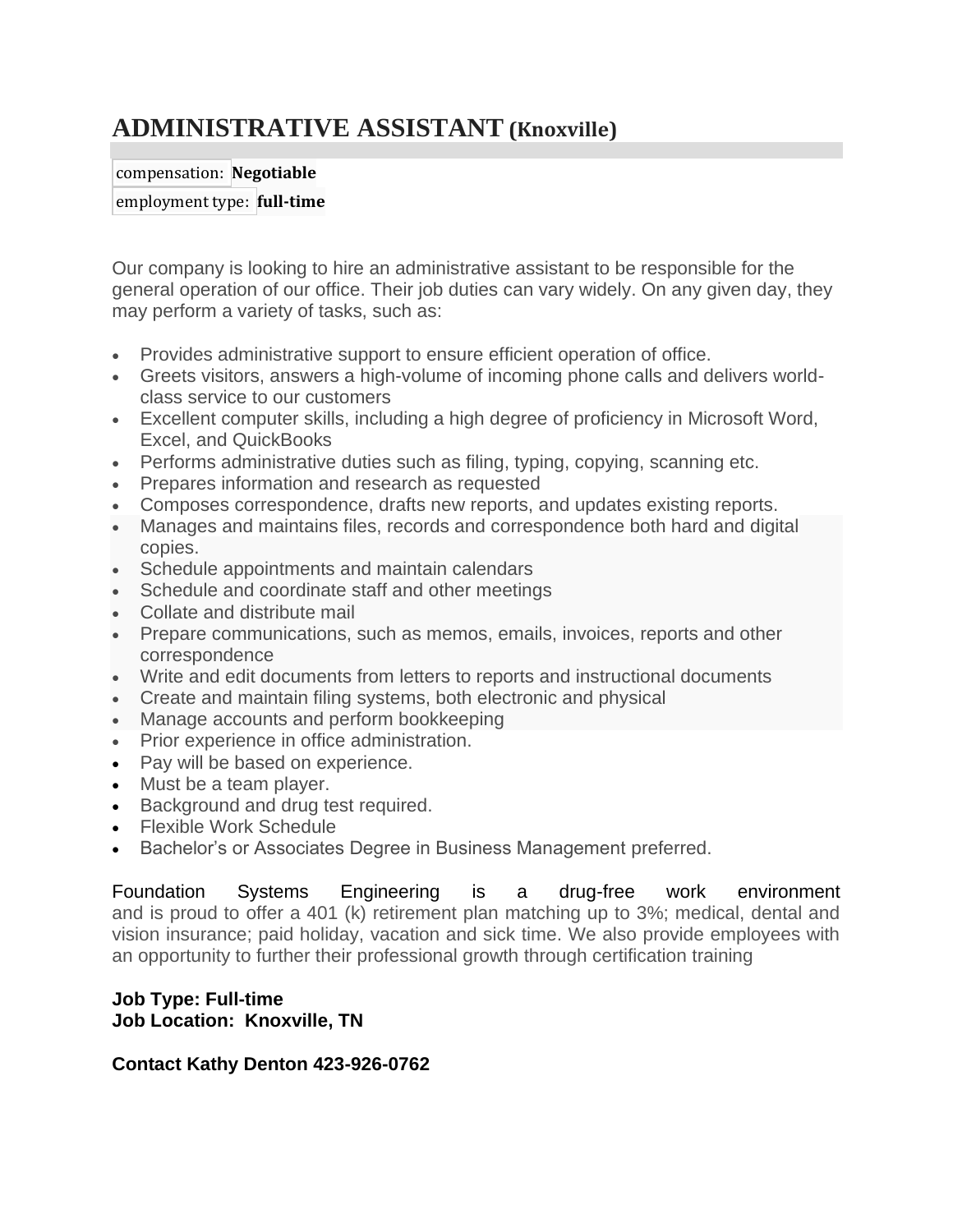# **EXPLORATION/DRILLING (Knoxville and Johnson City, Tennessee)**

#### compensation: **Negotiable**

# employment type: **full-time**

Construction Materials Laboratory (CML) was founded in 1943 in Knoxville. A full-service branch laboratory was opened in Johnson City, Tennessee in 1973. Seeking experienced Driller for residential, forensic, commercial, earthwork and landfill CQA/CQC projects. Must enjoy working outdoors. This position is an hourly position at our locations in Knoxville and Johnson City, Tennessee, reporting to our Construction Engineering Department Manager.

#### **Duties and Responsibilities**

- Drive rig utilization, coordinate scheduling and manage labor to maximize opportunities for efficient completion of project tasks in a profitable, safe and quality minded fashion.
- Demonstrate and lead innovative, creative and progressive approaches to site characterization.
- Provide leadership and direction on exploration practices, budget planning for exploration resources and rig utilization/fleet management in partnership with operations leadership.
- Interact with clients and contractors Prepare field data/boring log data
- Preferred Qualifications
- Excellent communication and organizational skills
- -CDL License is **a plus** Mechanic Ability **a plus**

# **Working conditions:**

- Office and field environment
- Requires walking, moderate to heavy lifting (50+ lbs.), infrequent climbing, and exposure to temperature, and noise
- Procedural and process-oriented structure, due to strict regulatory requirements
- Must be able to work some weekends, holidays, and overtime as needed
- Periodic travel
- Periodic on-call duties
- -Must use own vehicle (truck), will be reimbursed for mileage

Compensation based on experience and certifications. Valid state driver's license and clean driving record.

# Construction Materials Laboratory is a drug-free work environment

CML is proud to offer a 401 (k) retirement plan matching up to 3%; medical, dental and vision insurance; paid holiday, vacation and sick time. We also provide employees with an opportunity to further their professional growth through certification training

# **Job Type: Full-time**

**Job Locations: Johnson City, TN - Knoxville, TN**

**Contact Kathy Denton 423-926-0762**